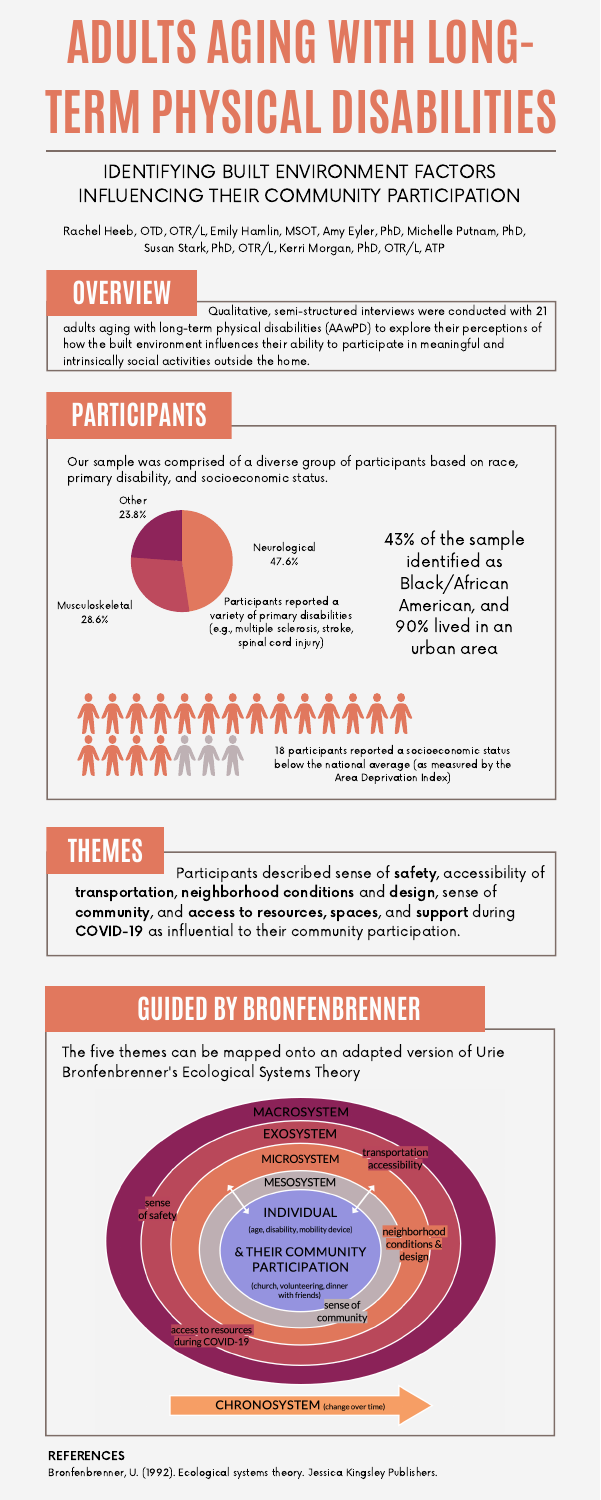## **SENSE OF SAFETY**

# **TRANSPORTATION ACCESSIBILITY**

#### **NEIGHBORHOOD CONDITIONS & DESIGN**

#### **SENSE OF COMMUNITY**

## **ACCESS TO RESOURCES, SPACES, & SUPPORT DURING COVID-19**

Definition: integrity and maintenance of streets and sidewalks, land use mix, physical or social disorder, etc.

"We have no sidewalks for disabled people. There's nothing here for disabled people. The sidewalks are bumpy, there's cracks in them. It's hard—a lot of times I have to ride in the street, which is dangerous for me."

# **THEMES & QUOTES**

"Just like any other parts in the city. Here we go, drugs and guns. That's one of the main reasons why I don't really get out."

Definition: anticipating physical or emotional harm when leaving one's home

"I can't go someplace 'cause I can't lift the scooter out, so I can't just go shopping with my sister or hang out with friends. You know, I'm limited to everything"

Definition: access and usability of public or private transportation

"Everyone does their own thing. I don't feel a sense of community because we are not in the country, but we are not in the city."

Definition: experience of neighborhood or community belongingness

"I can't do much of anything 'cause of Covid, so once it should be opening up it should be better for us. Volunteering, being at church, seeing other people..."

Definition: restricted access to resources and environments as a result of COVID-19 and associated public health response measures

PARTICIPANTS' THOUGHTS AND PERSPECTIVES WERE CATEGORIZED INTO FIVE THEMES\*:

\*Themes were iteratively developed with the research team based on open coding methods and standard qualitative text analysis